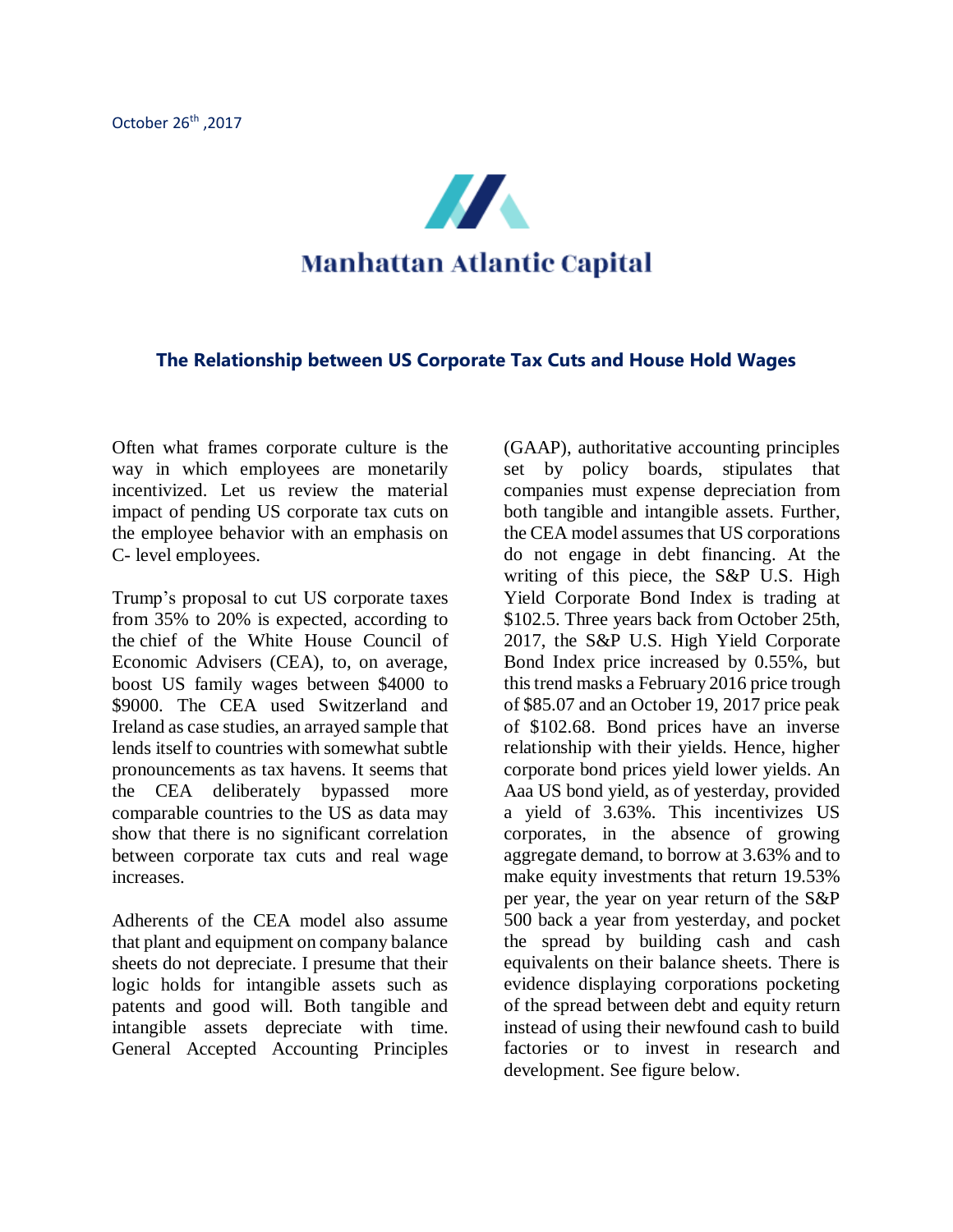

The chart displays cash and equivalents (short term investments which, to some degree, represent gains from debt and equity spreads) that increased from \$770b in early 2007 to \$1.54t at the end of the third quarter of 2016. Mid 2011 to mid 2016 displays a steep rise of net debt to EBITDA, suggesting the increased use of debt financing.

In some cases C-level executive compensation is linked to upward trending return on equity, net income divided by shareholder equity or assets minus liabilities. By increasing debt and its accompanying interest expense which is tax deductible, a CEO could provide her firm a higher return on equity without the need to increase earnings.

Tax cuts also incentize C level executives to engage in share buy backs. After all, many Clevel executives have stock options and so buying back the corporations stocks make them scarcer than they would otherwise be and by extension increase earnings per share. With downward pressure on interest rates from the Fed, corporations could borrow

money to buy their own shares and by extension increase their share price without investing in factories. In November 2016, Goldman Sachs estimated that S&P 500 companies will "spend \$780 billion on buybacks — a new record." Corporate Tax cuts will only encourage further share buy backs.

Any newly minted MBA student could build a Net Present Value (NPV) model which assesses the returns from a new project such as building a factory or opening a new super market while netting the accompanying costs. The NPV model subtracts tax from the income statement, but it adds it back to the cash flow from operations because tax is not a function of a company's operations. The model focuses on discounting future cash flows back to present value so that the sponsors of the project could ascertain the current value of the project while accounting for future value. A terminal value is also added to the value of the project and this has no bearing on tax. Tax does not veto a new project, but future cash flow, driven by aggregate demand, does. Low interest rates